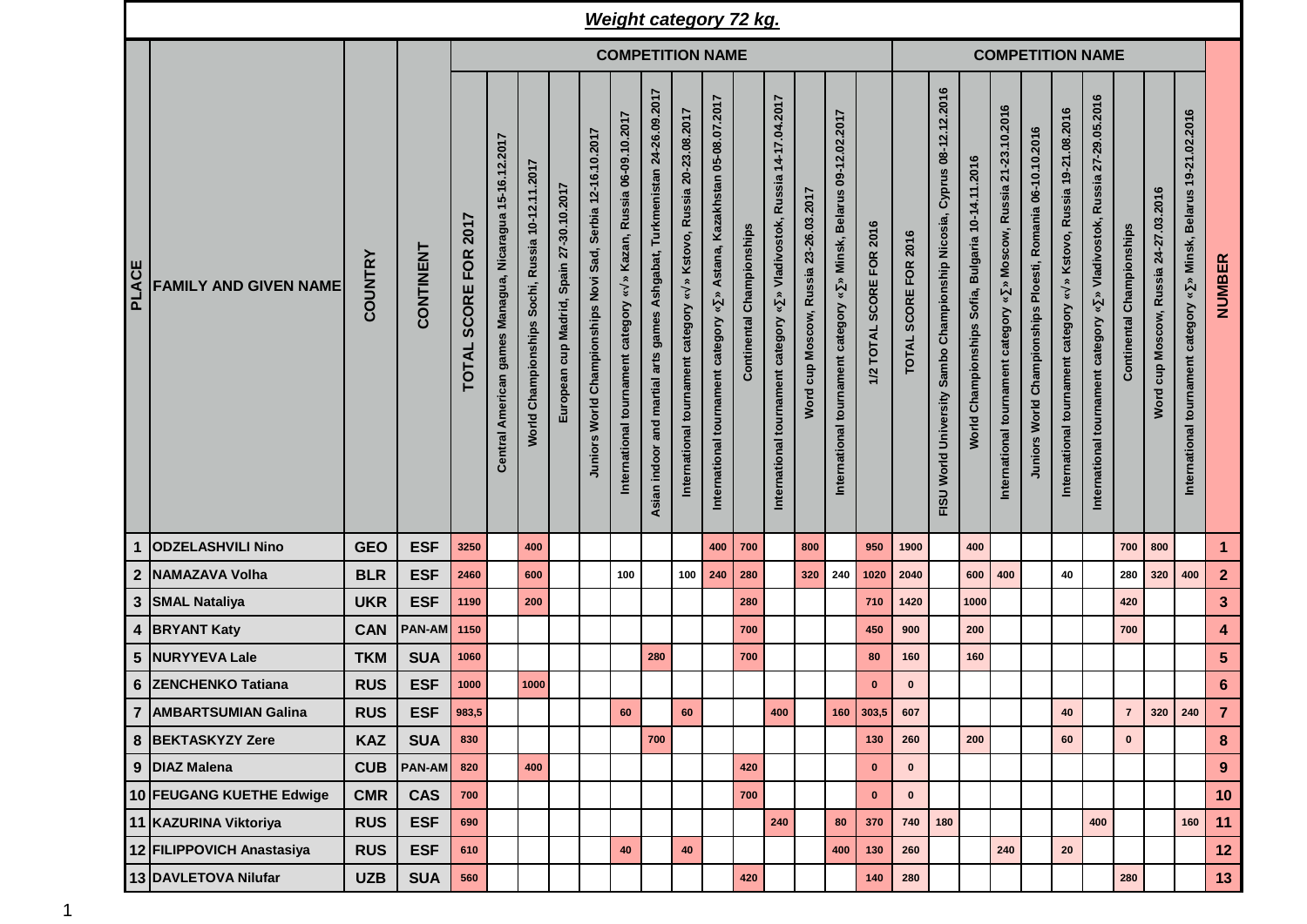| 14 GURTCIEVA Margarita   | <b>RUS</b> | <b>ESF</b>    | 480   |     |     |     |    |     |        |     |                |            | 480 |     | $\bf{0}$     | $\bf{0}$     |     |     |    |     |     |     |     | 14 |
|--------------------------|------------|---------------|-------|-----|-----|-----|----|-----|--------|-----|----------------|------------|-----|-----|--------------|--------------|-----|-----|----|-----|-----|-----|-----|----|
| 15 YUSUPOVA Dilafrus     | <b>TKM</b> | <b>SUA</b>    | 440   |     |     |     |    | 280 |        |     |                |            | 160 |     | $\bf{0}$     | $\mathbf{0}$ |     |     |    |     |     |     |     | 15 |
| 16 ALEKSEEVA Irina       | <b>RUS</b> | <b>ESF</b>    | 420   |     |     |     |    |     |        |     | 420            |            |     |     | $\bf{0}$     | $\mathbf{0}$ |     |     |    |     |     |     |     | 16 |
| 16 MARIM YAHYA Zakaria   | <b>EGY</b> | <b>CAS</b>    | 420   |     |     |     |    |     |        |     | 420            |            |     |     | $\bf{0}$     | $\mathbf{0}$ |     |     |    |     |     |     |     | 17 |
| 16 TSOG-OCHIR Battsetseg | <b>MGL</b> | <b>SUA</b>    | 420   |     |     |     |    | 420 |        |     |                |            |     |     | $\mathbf 0$  | $\bf{0}$     |     |     |    |     |     |     |     | 18 |
| 19 AKZHIGITOVA Ainur     | <b>KAZ</b> | <b>SUA</b>    | 360   |     |     |     |    |     |        | 80  | 280            |            |     |     | $\bf{0}$     | $\bf{0}$     |     |     |    |     |     |     |     | 19 |
| 19 SHUT Karyna           | <b>BLR</b> | <b>ESF</b>    | 360   |     |     | 200 |    |     |        |     |                |            |     | 160 | $\bf{0}$     | $\bf{0}$     |     |     |    |     |     |     |     | 20 |
| 21 TONMEU Nicole         | <b>CMR</b> | <b>CAS</b>    | 350   |     |     |     |    |     |        |     |                |            |     |     | 350          | 700          |     |     |    |     | 700 |     |     | 21 |
| 22 DRIVER Jamie          | <b>USA</b> | <b>PAN-AM</b> | 320   |     |     |     |    |     |        |     |                |            | 320 |     | $\mathbf 0$  | $\bf{0}$     |     |     |    |     |     |     |     | 22 |
| 23 SUPRUNOVA Yulia       | <b>RUS</b> | <b>ESF</b>    | 300   |     | 300 |     |    |     |        |     |                |            |     |     | $\bf{0}$     | $\bf{0}$     |     |     |    |     |     |     |     | 23 |
| 24 TOKAREVA Ekaterina    | <b>RUS</b> | <b>ESF</b>    | 280   |     |     |     |    |     |        |     |                |            |     |     | 280          | 560          | 400 | 160 |    |     |     |     |     | 24 |
| 25 GUILLEN Andrea        | <b>MEX</b> | <b>PAN-AM</b> | 260   | 260 |     |     |    |     |        |     |                |            |     |     | $\mathbf{0}$ | $\mathbf{0}$ |     |     |    |     |     |     |     | 25 |
| 26 KURYSHBAYEVA Dildash  | <b>KAZ</b> | <b>SUA</b>    | 240   |     |     |     |    |     |        |     |                |            |     |     | 240          | 480          |     |     |    |     |     | 480 |     | 26 |
| 26 ZAHARCOVA Olga        | <b>RUS</b> | <b>ESF</b>    | 240   |     |     |     |    |     |        |     |                | 160        |     | 80  | $\mathbf{0}$ | $\bf{0}$     |     |     |    |     |     |     |     | 27 |
| 28 ANGULO Angelica       | <b>COL</b> | <b>PAN-AM</b> | 210   |     |     |     |    |     |        |     |                |            |     |     | 210          | 420          |     |     |    |     | 420 |     |     | 28 |
| 28 ATDAEVA Govkher       | <b>TKM</b> | <b>SUA</b>    | 210   |     |     |     |    |     |        |     |                |            |     |     | 210          | 420          |     |     |    |     | 420 |     |     | 29 |
| 28 ISSA Nadia            | <b>NIG</b> | <b>CAS</b>    | 210   |     |     |     |    |     |        |     |                |            |     |     | 210          | 420          |     |     |    |     | 420 |     |     | 30 |
| 31 CHEMERSKAYA Anna      | <b>RUS</b> | <b>ESF</b>    | 200   |     |     |     | 40 |     |        |     |                | 160        |     |     | $\mathbf 0$  | $\mathbf{0}$ |     |     |    |     |     |     |     | 31 |
| 32 BONDARENKO Valeriya   | <b>RUS</b> | <b>ESF</b>    | 180   |     |     | 120 |    |     | 20     |     |                |            |     |     | 40           | 80           |     |     | 80 |     |     |     |     | 32 |
| 32 NOELIA Martin         | <b>ESP</b> | <b>ESF</b>    | 180   |     | 180 |     |    |     |        |     |                |            |     |     | $\bf{0}$     | $\mathbf{0}$ |     |     |    |     |     |     |     | 33 |
| 34 LEGALL Tiphaine       | <b>FRA</b> | <b>ESF</b>    | 162   | 10  |     |     |    |     |        |     | $\overline{7}$ |            |     |     | 145          | 290          | 10  |     |    |     | 280 |     |     | 34 |
| 35 FOMINA Ilona          | <b>RUS</b> | <b>ESF</b>    | 160   |     |     |     |    |     |        |     |                |            |     |     | 160          | 320          |     | 160 |    |     |     |     | 160 | 35 |
| 35 KUDAROVA Dinara       | <b>KAZ</b> | <b>SUA</b>    | 160   |     |     |     |    |     |        | 160 |                |            |     |     | $\bf{0}$     | $\mathbf{0}$ |     |     |    |     |     |     |     | 36 |
| 35 ZHAKYPBEKOVA Perizat  | <b>KAZ</b> | <b>SUA</b>    | 160   |     |     |     |    |     |        | 160 |                |            |     |     | $\bf{0}$     | $\mathbf{0}$ |     |     |    |     |     |     |     | 37 |
| 38 STOYANOVA Ilina       | <b>BUL</b> | <b>ESF</b>    | 150   |     |     |     |    |     |        |     |                |            |     |     | 150          | 300          | 160 |     |    |     | 140 |     |     | 38 |
| 38 TRAKHNEVICH Yuliya    | <b>BLR</b> | <b>ESF</b>    | 150   |     |     |     |    |     |        |     |                |            |     |     | 150          | 300 300      |     |     |    |     |     |     |     | 39 |
| 40 CARAUS Valentina      | <b>MDA</b> | <b>ESF</b>    | 140   |     |     |     |    |     |        |     | 140            |            |     |     | $\mathbf 0$  | $\bf{0}$     |     |     |    |     |     |     |     | 40 |
| 40 NANONG Supattra       | <b>THA</b> | <b>SUA</b>    | 140   |     |     |     |    | 140 |        |     |                |            |     |     | $\mathbf 0$  | $\bf{0}$     |     |     |    |     |     |     |     | 41 |
| 40 SULTONOVA Dilbar      | <b>TJK</b> | <b>SUA</b>    | 140   |     |     |     |    |     |        |     |                |            |     |     | 140          | 280          |     |     |    |     | 280 |     |     | 42 |
| 40 YANG Ya-Chun          | <b>TPE</b> | <b>SUA</b>    | 140   |     |     |     |    | 140 |        |     |                |            |     |     | $\bf{0}$     | $\mathbf 0$  |     |     |    |     |     |     |     | 43 |
| 44 POTAPENIA Polina      | <b>RUS</b> | <b>ESF</b>    | 128   |     |     |     |    |     |        |     |                | 48         |     |     | 80           | 160          |     |     |    | 160 |     |     |     | 44 |
| 45 BIRYUKOVA Valentina   | <b>RUS</b> | <b>ESF</b>    | 120   |     |     |     |    |     |        |     |                |            |     |     | 120          | 240          |     |     |    | 240 |     |     |     | 45 |
| 45 MEDVEDEVA Alesya      | <b>RUS</b> | <b>ESF</b>    | $120$ |     |     |     | 20 |     | $20\,$ |     |                | ${\bf 80}$ |     |     | $\mathbf 0$  | $\mathbf 0$  |     |     |    |     |     |     |     | 46 |